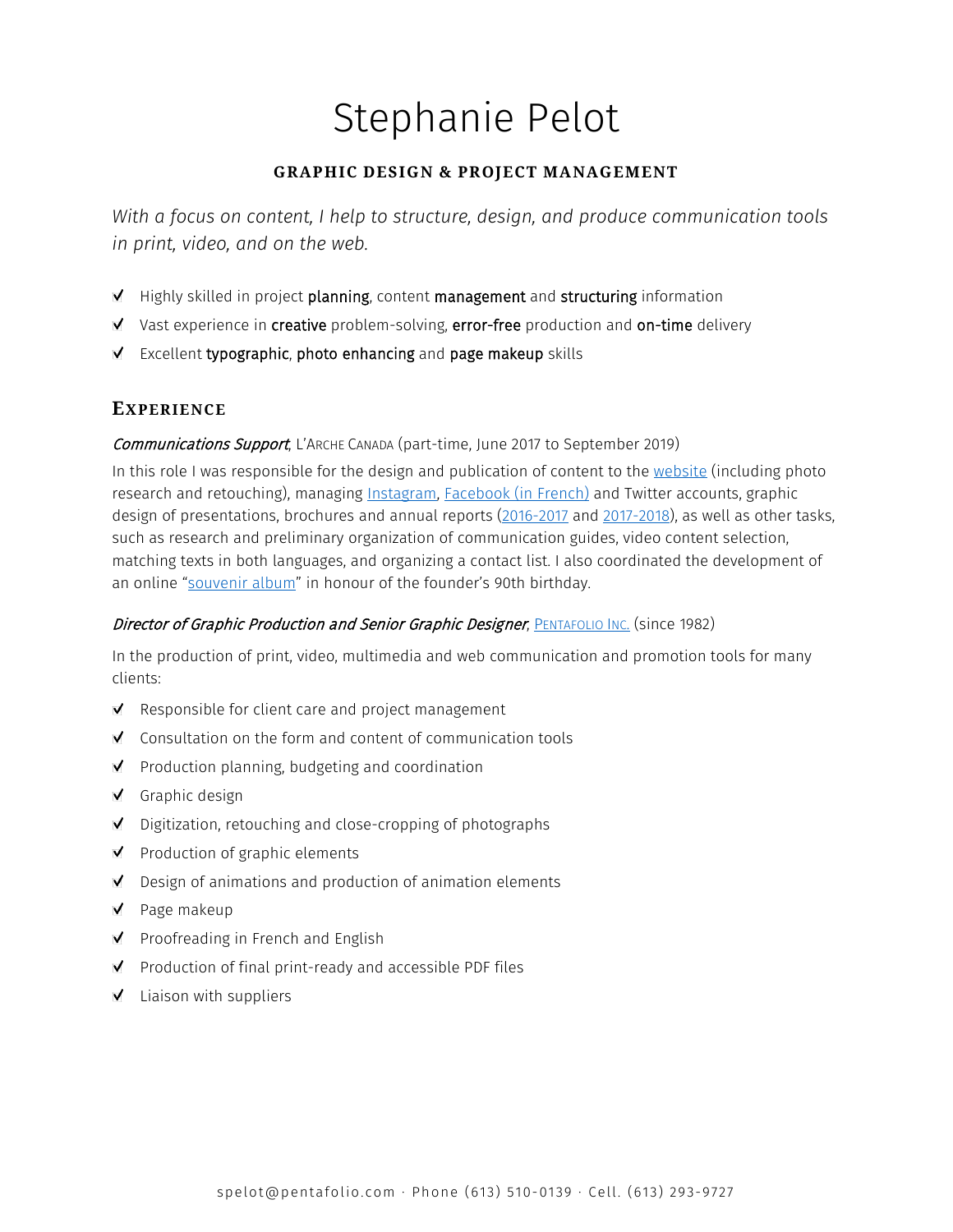# **SAMPLE PROJECTS**





*[Moving to a Place of my Own!](http://media.pentafolio.com/design/CFFO-Guide-logement-EN.pdf)* guide, COALITION DES FAMILLES FRANCOPHONES D'OTTAWA, 2018 Graphic design of a 104-page guide and 36-page report including charts and graphic elements, photo selection and retouching, page makeup, final artwork for printing and WCAG 2.0 accessible, interactive PDF files.

Website *[La transition postsecondaire](http://transitionpostsecondaire.collegelacite.ca/)*, COLLÈGE LA CITÉ, 2016

Course presented on a website, with the objective of preparing students for the transition from high school.

When we were approached with this project, the client had the objective in mind, but little content. I proposed the overall concept of the site and its structure, transcribed and selected the content of the interviews, edited the videos, and created the graphic design.



Video "*[Soutenir les personnes aidantes](https://vimeo.com/110818304)*," ALLIANCE DES FEMMES DE LA FRANCOPHONIE CANADIENNE, 2009

This DVD includes a 20-minute documentary on the reality of caregivers in Francophone minority settings in Canada and 5 video reports on projects to support caregivers.

For this project I developed and managed the production schedule, designed its visual identity, menu and titles, developed the questions for the interviews, conducted interviews with caregivers, transcribed and selected content and developed the script, edited the videos, and translated testimonials for the English captions (in 2012).



*[Capsules Web](http://www.media.pentafolio.com/video/lacitecapsules/index.html)* (requires Flash), LA CITÉ COLLÉGIALE and the CONSORTIUM NATIONAL DE LA SANTÉ, 2009

Interviews, video editing, interface design and graphic design of ten multimedia presentations promoting health programs offered at the college.



Activité physique en salle de classe, Conseil des écoles catholiques de langue française du CENTRE-EST and CONSEIL SCOLAIRE DE DISTRICT CATHOLIQUE DE L'EST ONTARIEN, 2006

Set of 3 DVDs for elementary school students as part of the Daily Physical Activity in Ontario Schools program. Each DVD contained seven 20-minute videos on different themes, in versions adapted to three age levels.

Artistic direction, collaboration in the development of themes and scenarios, graphic design, photo retouching and background image collages.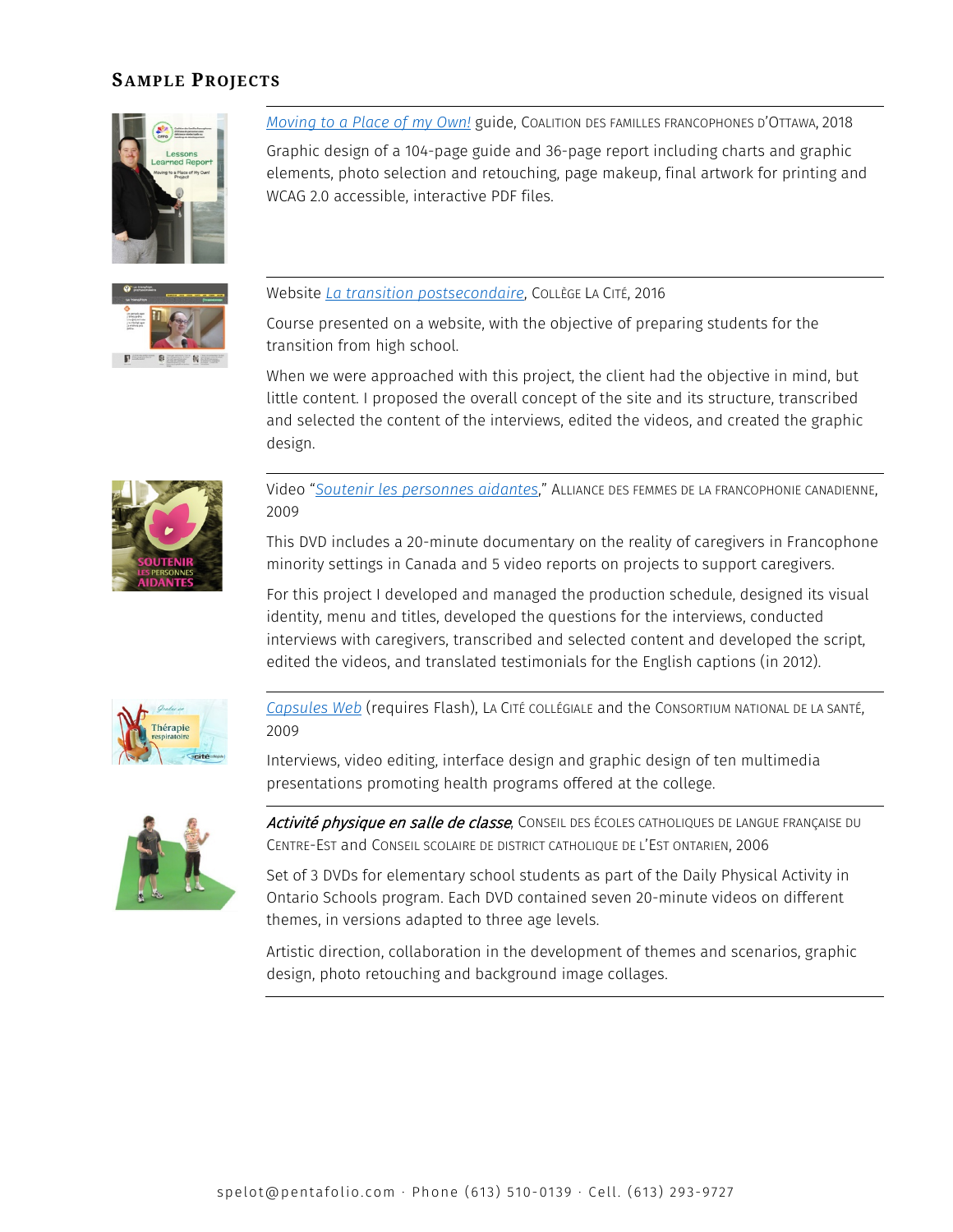

#### *[The Magnificent 16](http://stephaniepelot.ca/en/portfolio/370-magnificent-16/)*, REBEL EAGLE PRODUCTIONS, 2005

Interactive DVD-ROM on personality types according to Carl Jung's theory and the Myers and Briggs method, with an animated presentation of the theory and animated "portraits" of each of the 16 types.

Interpretation of psychological concepts in images, graphic design and production of menu pages, animation elements and typography, production management, and graphic design of packaging and website.

*[Family-Centred Maternity and Newborn Care: National Guidelines](http://media.pentafolio.com/design/FCMC.pdf)*, HEALTH CANADA (2000) Researched and designed typographic treatment to enhance legibility and make judicious use of space, and assured consistent layout treatment of titles, text, and tables for this 422-page document in French and English.



#### *[Mauve](https://vimeo.com/209927084)*, interactive CD-ROM, HEALTH CANADA/MÉDIASPAUL/PENTAFOLIO, 1998

"By and for young people," this tool for the prevention of crisis among teenagers presented 6 hours of youth testimonies with video clips, animations, musical extracts, texts, photos and illustrations.

Managed production, reviewed, selected and translated testimonials, designed menu screens, developed animated elements, scanned and retouched photos, developed typographic treatments, designed and produced promotional material including packaging, guidebook, navigation chart, newspaper and magazine ads, flyer, and website.



Annual Report 1992-1993, CANADIAN GOVERNMENT TELECOMMUNICATIONS AGENCY

Design and layout of the 64-page report, in French and English, including graphics and financial statements.

# See portfolio at<http://stephaniepelot.ca/en/>

# **SKILLS**

- $\blacksquare$  Project organization and management
- $\blacksquare$  Content analysis and structure
- Proficient in Adobe Photoshop, Illustrator, InDesign and Acrobat
- $\blacksquare$  Content selection and video editing in Premiere
- Skilled in Word, Excel, PowerPoint and Publisher
- $\blacksquare$  Fluent in English and French, spoken and written